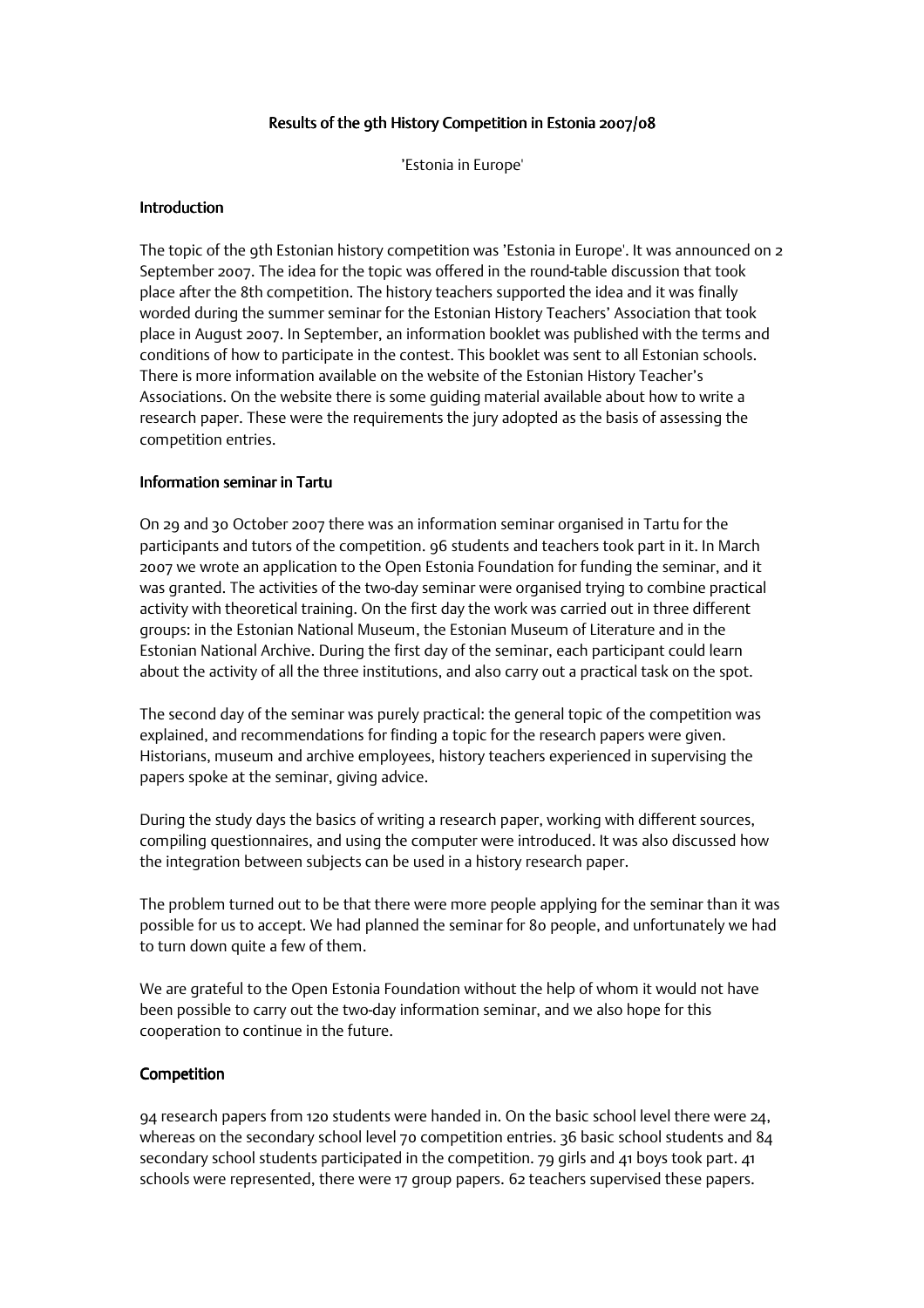The number of participants fluctuates every round: in the years of the republican Olympiad, there are fewer participants in the history competition – this is was happened this year. Since the first Estonian history competition, there participated 1.240 students with 956 research papers.

## The choice of the topic

This year's general topic "Estonia in Europe" was difficult. Apparently it is quite wide and allpermitting, but in order to write it into something interesting demands a lot of thought. Similar to previous years, this year did not lack personal histories. Some of them dealt with Estonians active in Europe such as Toomas Savi or Tiina Tamman. Others were tied to the European theme in the style of "This and that – a pathfinder into Europe" or someone's studies and work in Europe. Once we found out the tutors after making our conclusions, it also became clear which of the teachers best guided their students into the general topic. Now, the course of writing the paper showed whether an appropriate topic also became accompanied by an essentially well written research paper. In contrast, the third type of papers posed the life story of someone with the goal to know more about their life and activity. This too is tremendous and appreciable work, although one would wish to see more problems and connections in a history research paper. Next to biographical papers there were also many family histories. Another popular area were the **"friendship ties"** where the foreign relationships of a place, a region or a school were taken under inspection.

In many papers working and studying in Europe was looked into; also the projects of the EU and their effect on a region, but also the impact of joining the EU on Estonia.

Traditionally, the object of research were repressions, although less topical themes such as riots, human trade, minorities or areas like painting, hunting or tourism were dealt with in the European perspective. What struck the eye, were papers dealing with the **Estonian Youth** Brigade's foreign group, Estonia's participation in foreign missions and the development of companies.

It has to be admitted that a number of papers were too loosely related to the overall topic – there were quite interesting descriptions of manor houses, the history of a place or a congregation, but there was no reachable European aspect to them. A set of separate problems were papers that were hard to classify as history researches, since the approach was more of a sociological, media or environmental one. In the case of some quite interesting papers, it seemed as if they had been written for a different purpose or for a different competition. Sometimes it would have been sufficient just to make minor changes in the proportions and the emphasis to make the paper considerably more appropriate for the topic of this competition. The jury did not set these papers aside, however, the papers respectively received less points.

#### The choice of materials and sources

The work of a historian is based on sources, and without them it is impossible to research and write history. The more sources there are, and the more versatile they are, the more hope there is of getting closer to understanding the happenings and history. The use of sources in each specific case depends on many circumstances. However, while choosing a topic, one should already think, if and what kind of sources could be found about it.

Out of the materials used, the typically most popular were oral sources that were applied in the majority of papers. Most of all, the people known and close to the author were interviewed. It was quite common to use questionnaires conducted among school students. However, it should always be thought of how the questionnaire would support the rest of the paper. In some cases the idea of including a questionnaire only seemed to exist to introduce original material.